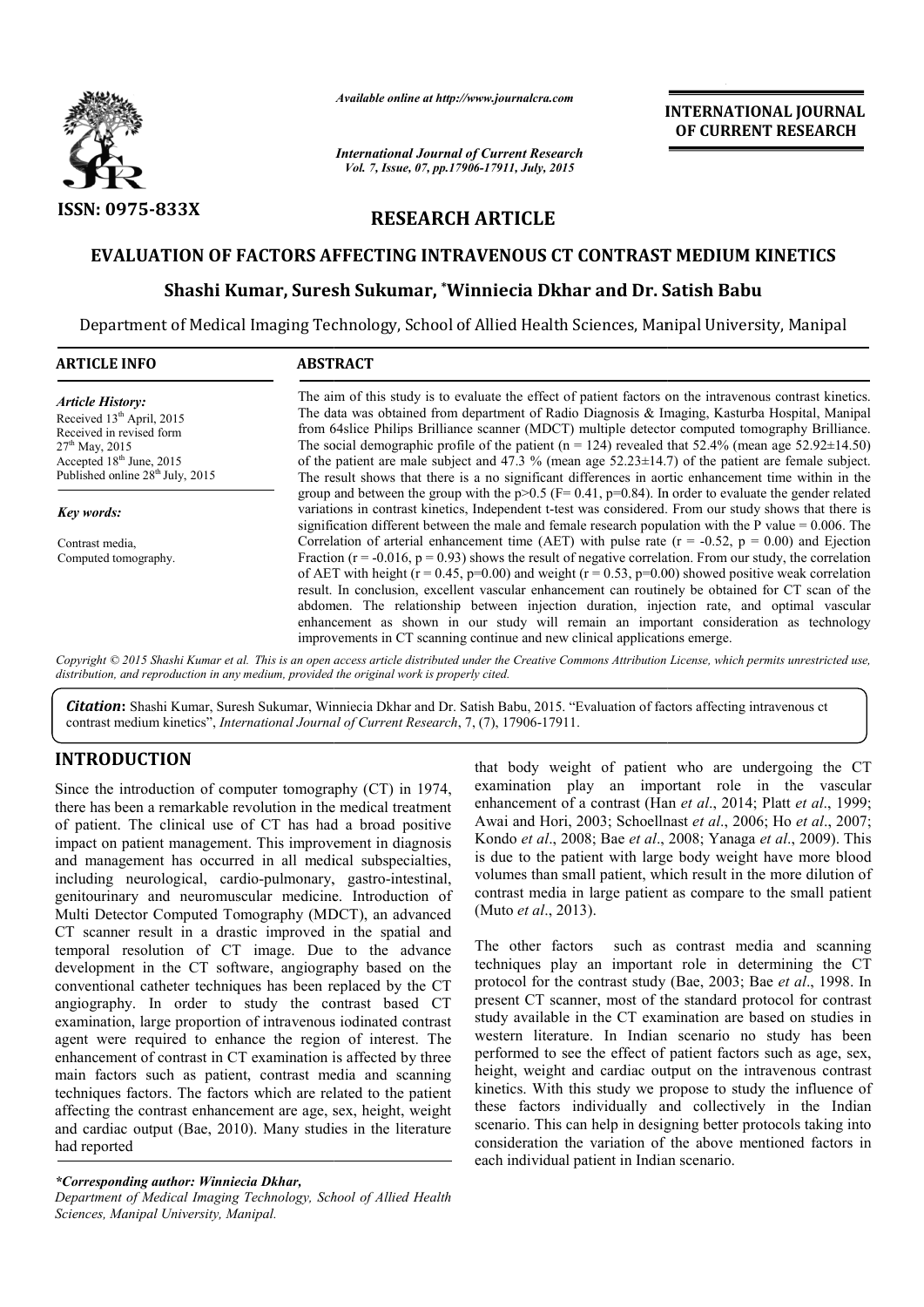**Procedure** 

#### **Aim**

 To evaluate the effect of patient factors on the intravenous contrast kinetics

### **Objectives**

- To determine mean average time for the contrast to reach its threshold value in abdominal aorta.
- To differentiate contrast kinetics in various age groups
- To evaluate gender related variations in contrast kinetics.

# **MATERIALS AND METHODS**

The data was collected in Department of Radio- Diagnosis and Imaging, Kasturba Hospital, Manipal using Brilliance Philips 64slice scanner MDCT. The consecutive research populations who were referred for the contrast CT scan of abdomen were prospectively enrolled in the study. The ethical clearance for the study was approved by The Institutional Ethical Committee of Kasturba hospital, Manipal. The informed consent from the research population who are undergone the CT abdomen examination was obtained. The patient aged above 18 years are considered for the study and the patient with hypersensitivity and severe renal impairment are excelled. In our study we had divided the research sample into six different group based on the age with the interval of ten years (group one 18 to 30, group two 31 to 40, group three 41 to 50, group four 51 to 60, group five 61 to 70 and group six 71 and above).

The CT scan of abdomen was performed on 124 research population using Brilliance 64 slice Philips MDCT using standard bolus tracking protocol (Table 1). Bolus tracking was performed by taking axial sections at  $12<sup>th</sup>$  dorsal-1<sup>st</sup> lumbar of the spine using 120 kV and 30 mAs/slice. The intravenous contrast medium (omnipaque) of80 ml injection volume was giving to all research population. The contrast was delivered at a Rate of 4 ml/s followed by 40 ml of saline chaser. The Arterial phase acquisition with a bolus-tracking device is initialized when enhancement in the aorta exceeded 150 HU.

## **RESULTS**

#### **Demographic characteristics**

The social demographic profile of the patient  $(N = 124)$ revealed that 52.4% (mean age 52.92±14.50 with minimum age of 20 and maximum age of 81) of the patient are male subject and  $47.3\%$  (mean age  $52.23\pm14.7$  with minimum age of 20 and maximum age of 78) of the patient are female subject. The frequency and percentage of research population in each group is shown in Table 2. The overall age  $(52.31 \pm 14.98)$ , Pulse rate (80.93±6.72), Height (157.31±10.18) and Weight  $(54.99\pm13.26)$  of the research population were determined. The ejection fraction of heart (64.00±6.96) was computed only for 29 research population.

**Table 1. Bolus Tracking Protocol**

| Protocol                | Abdomen scan      |        |              |
|-------------------------|-------------------|--------|--------------|
| <b>Patient Position</b> | Supine            |        |              |
| Locator Location        | $D12-I.1$         |        |              |
| Tracker Location        | $D12-I.1$         |        |              |
| Slice thickness         | $5 \text{ mm}$    |        |              |
| Increment               | $5 \text{ mm}$    |        |              |
| kV, mAs/slice           | 120, 30           |        |              |
| Resolution              | Standard          | Filter | Standard (C) |
| Collimation             | $64 \times 0.625$ |        |              |
| <b>Rotation Time</b>    | $0.75$ sec        |        |              |
| <b>FOV</b>              | 250 <sub>mm</sub> |        |              |
| Matrix                  | 458 x 458         |        |              |
|                         |                   |        |              |

|  |  | Table 2. Research Population within the Groups |  |  |
|--|--|------------------------------------------------|--|--|
|--|--|------------------------------------------------|--|--|

| Group   | Sample | Percent | Valid Percent | Cumulative Percent |
|---------|--------|---------|---------------|--------------------|
| Group 1 | 12     | 9.7     | 97            | 9.7                |
| Group 2 | 16     | 12.9    | 12.9          | 22.6               |
| Group 3 | 20     | 16.1    | 16.1          | 38.7               |
| Group 4 | 38     | 30.6    | 30.6          | 69.4               |
| Group 5 | 25     | 20.2    | 20.2          | 89.5               |
| Group 6 | 13     | 10.5    | 10.5          | 100.0              |
| Total   | 124    | 100.0   | 100.0         |                    |

**Table 3. Aortic Enhancement Time for Six Groups**

| Group   |     |       |                |                                  | Aortic Enhancement Time(AET) |         |         |
|---------|-----|-------|----------------|----------------------------------|------------------------------|---------|---------|
|         | N   | Mean  | Std. Deviation | 95% Confidence Interval for Mean |                              | Minimum | Maximum |
|         |     |       |                | Lower Bound                      | <b>Upper Bound</b>           |         |         |
| Group 1 | 12  | 18.17 | 3.88           | 15.70                            | 20.63                        | 11      | 25      |
| Group 2 | 16  | 17.56 | 4.39           | 15.22                            | 19.91                        | 9       | 25      |
| Group 3 | 20  | 18.80 | 4.85           | 16.53                            | 21.07                        | 12      | 33      |
| Group 4 | 38  | 18.89 | 3.23           | 17.83                            | 19.96                        | 15      | 28      |
| Group 5 | 25  | 18.16 | 3.53           | 17.06                            | 19.98                        | 13      | 26      |
| Group 6 | 13  | 19.38 | 4.36           | 16.74                            | 22.02                        | 15      | 27      |
| Total   | 124 | 18.61 | 3.88           | 17.92                            | 19.30                        | 9       | 33      |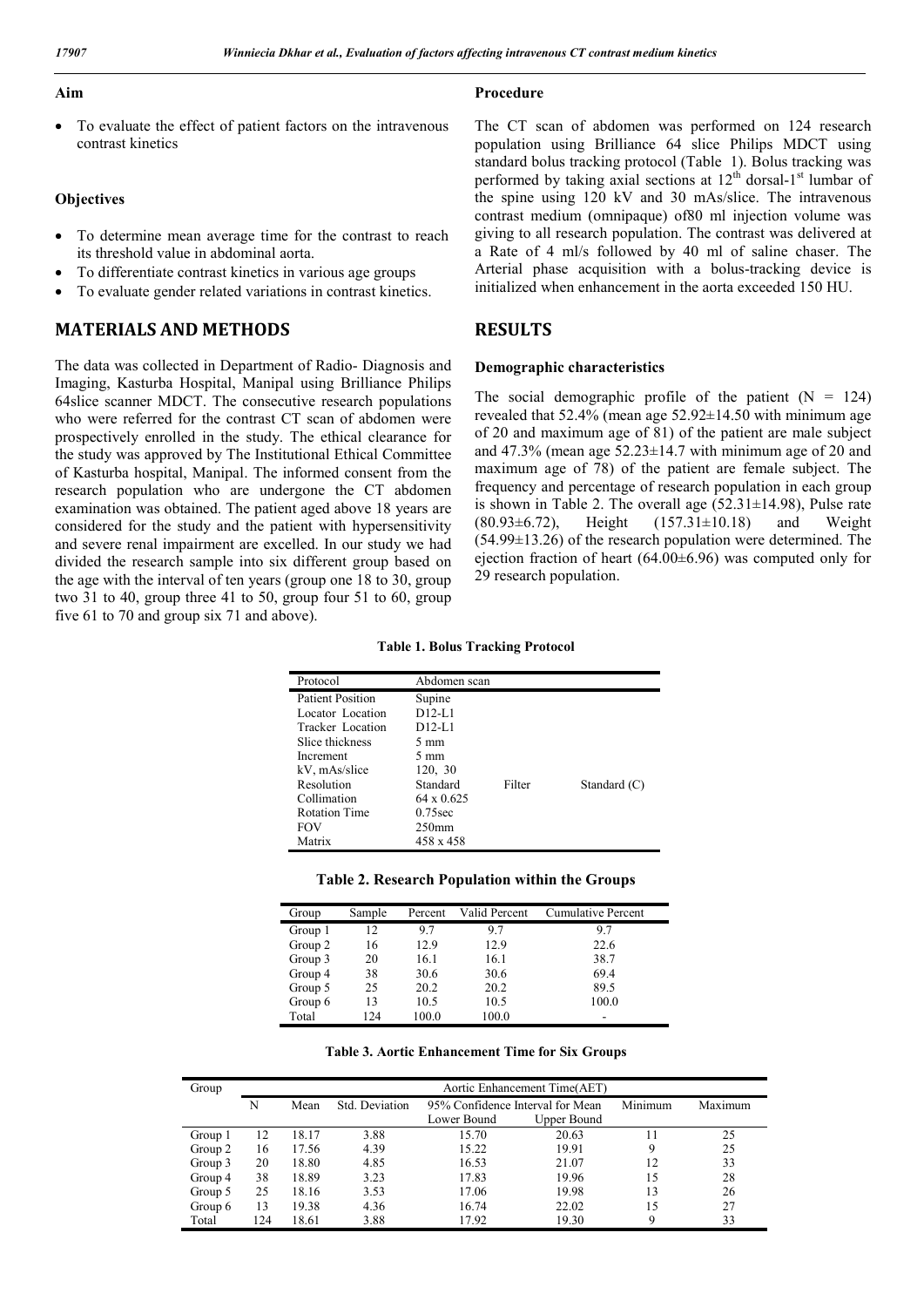In the present the mean average time for the contrast to reach its threshold value of 150HU in abdominal aorta is 18.65±3.93 (ref Figure 1). Table 3 shows the aortic enhancement time of six groups.



**Fig. 1. Histogram Shows Mean Aortic Enhancement Time (AET)**

We had compared the mean aortic enhancement time of six research group using one way ANOVA (Ref Table 4). The result shows that there is a no significant differences in aortic enhancement time within in the group and between the group with the  $p > 0.5$  (F= 0.41,  $p = 0.84$ ).

In order to evaluate the gender related variations in contrast kinetics, Independent T-test was considered. From our study shows that there is a signification different between the male and female research population with the P value  $= 0.006$ (Ref Table 5). The mean AET for the male  $(n = 65)$  is slightly higher  $(19.55 \pm 3.86)$  as compare to the mean AET for female (n=59) research population (17.64  $\pm$ 3.79) with the Std. Error Mean of 0.479 for male and 0.494 for female (ref Figure2). The mean different between the male and female in arterial enhancement time was 1.91.

The patient factors such as height, weight and pulse play an important role in contrast enhancement. We had calculated the Pearson correlation Statistical analysis to determine the relationship between the height, weight and pulse with arterial enhancement time. The Correlation of height with AET shows weak positive correlation (ref Figure 3) among the all patient (n  $= 124$  and  $p = 0.00$ ) with r equal to 0.458 (Table 6).

The Correlation of weight with AET shows weak positive correlation (Figure 4) with r value equal to  $0.539$  (n = 124) with statically significant ( $p = 0.00$ ) (ref Table - VII)

| Table 4. Aortic Enhancement Time vs. Age Groups |  |  |
|-------------------------------------------------|--|--|
|-------------------------------------------------|--|--|

| One Way ANOVA  |                |     |             |      |         |
|----------------|----------------|-----|-------------|------|---------|
| AET            |                |     |             |      |         |
|                | Sum of Squares | Df  | Mean Square | Е    | P value |
| Between Groups | 31.71          |     | 6.344       | 0.41 | 0.840   |
| Within Groups  | 1819.70        | 119 | 15.421      |      |         |
| Total          | 1851.41        | 124 |             |      |         |
|                |                |     |             |      |         |



**Fig. 2. The Gender Related Variations in AET**

| <b>Table 5. The Gender Related Variations in AET</b> |  |
|------------------------------------------------------|--|
|------------------------------------------------------|--|

|                                              |      | Levene's Test for<br>Equality of Variances |         | T-test for Equality of Means |                      |                    |                          |                                                    |         |
|----------------------------------------------|------|--------------------------------------------|---------|------------------------------|----------------------|--------------------|--------------------------|----------------------------------------------------|---------|
| AET                                          |      | Sig.                                       |         | DF                           | Sig.<br>$(2-tailed)$ | Mean<br>Difference | Std. Error<br>Difference | 95% Confidence Interval of the Difference<br>Lower | Upper   |
| Equal<br>variances                           | 2.85 | 0.09                                       | $-2.77$ | 122                          | 0.006                | $-1.91$            | 0.68                     | $-3.27$                                            | $-.546$ |
| assumed<br>Equal<br>variances<br>not assumed |      |                                            | -2.77   | 121.25                       | 0.006                | $-1.91$            | 0.68                     | $-3.27$                                            | $-.548$ |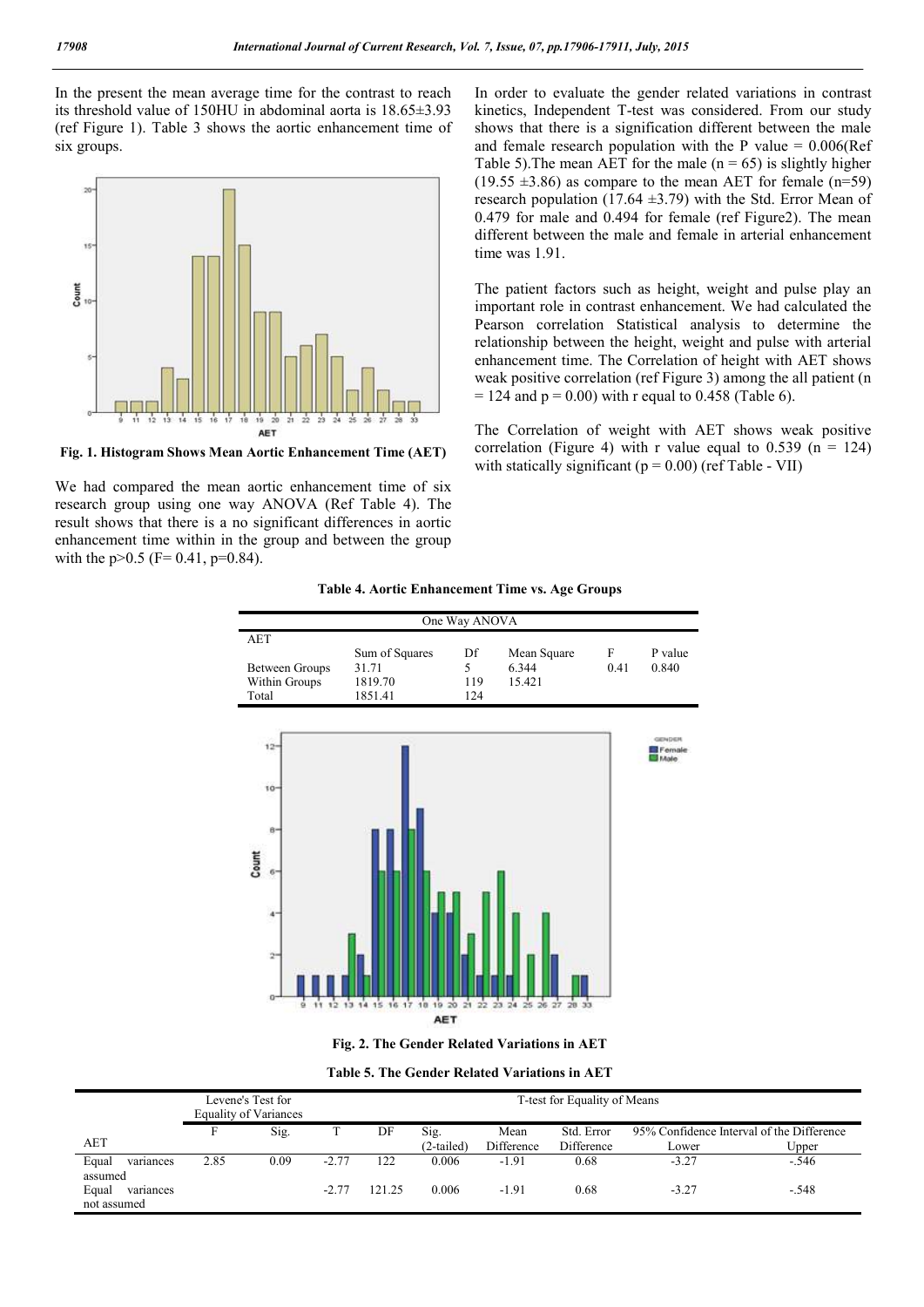**Table 6. Correlation of Height with AET**

|               | <b>Correlations</b> |               |       |
|---------------|---------------------|---------------|-------|
|               |                     | <b>HEIGHT</b> | AET   |
| <b>HEIGHT</b> | Pearson Correlation |               | 0.458 |
|               | $Sig. (2-tailed)$   |               | .000  |
|               |                     | 124           | 124   |
| AET           | Pearson Correlation | 0.458         |       |
|               | Sig. (2-tailed)     | .000          |       |
|               |                     | 124           | 124   |

Correlation is significant at the 0.00 level (2-tailed).

The Correlation of pulse rate with AET shows weak negative correlation (ref Figure 5) among the all patient ( $n = 124$  and  $p =$ 0.00) with r equal to  $-0.52$ (Table 8).



**Fig. 3. Scatter Plot of Height with AET**

**Table 7. Correlation of Weight with AET**

|            | Correlations        |        |       |
|------------|---------------------|--------|-------|
|            |                     | WEIGHT | AET   |
| WEIGHT     | Pearson Correlation |        | 0.539 |
|            | Sig. (2-tailed)     |        | .000  |
|            |                     | 124    | 124   |
| <b>AET</b> | Pearson Correlation | 0.539  |       |
|            | Sig. (2-tailed)     | .000   |       |
|            |                     | 124    | 124   |

Correlation is significant at the 0.00 level (2-tailed).



**Fig. 4. scatter plot of Weight with AET**

**Table 8. Correlation of Pulse Rate with AET**

|            |                     | <b>PULSE RATE</b> | AET     |
|------------|---------------------|-------------------|---------|
| PULSE RATE | Pearson Correlation |                   | $-0.52$ |
|            | $Sig. (2-tailed)$   |                   | .000    |
|            |                     | 124               | 124     |
| AET        | Pearson Correlation | $-0.52$           |         |
|            | $Sig. (2-tailed)$   | .000              |         |
|            |                     | 124               | 24      |

## **DISCUSSION**

The goal of this study was to evaluate the effect of patient factors on the intravenous contrast kinetics. Our study result shows that (n - 124), mean average time for the contrast to reach its threshold value of 150HU in abdominal aorta is 18.65±3.93. From our study the AET for male and female research group shows the significance difference with the P value  $= 0.006$ .



**Fig. 5. Scatter Plot of Pulse Rate with AET**

Our study result was supported by other literature research published worldwide (Prince *et al*., 2002; Birnbaum *et al*., 1999; Sandstede *et al*., 2001). There is no significant different of AET within in the group and between the group with the  $p>0.5$  (F= 0.41,  $p=0.84$ ). The patient factors such as Pulse rate, Ejection Fraction, Height and Weight play an important role in the aortic enhancement after the injection of contrast media. The Correlation of AET with pulse rate  $(r = -0.52, n = 124, p =$ 0.00) and Ejection Fraction ( $r = -0.016$ ,  $n = 29$ ,  $p = 0.93$ ) shows the result of negative correlation (Itoh *et al*., 2004). Both data's which we collected in the study shows within normal range and with limited sample. So we recommend for future, with large sample size study. Gender related variations in contrast kinetics, men having higher AET time compare to women (Mean and SD for the female  $17.64 \pm 3.86$  and men  $19.55 \pm 3.79$ ). This is due to the blood volume of the male patient is more than the female patient for the given weight and height (Bae, 2010). Because of the blood volume effect female patient has high contrast enhancement clinically then the male patient with the administration of fixed load per body weight (Suzuki *et al*., 2004; Bader *et al*., 2000; Kim *et al*., 2006). From our study result shows that there is a slight increase in AET between the male and female research with signification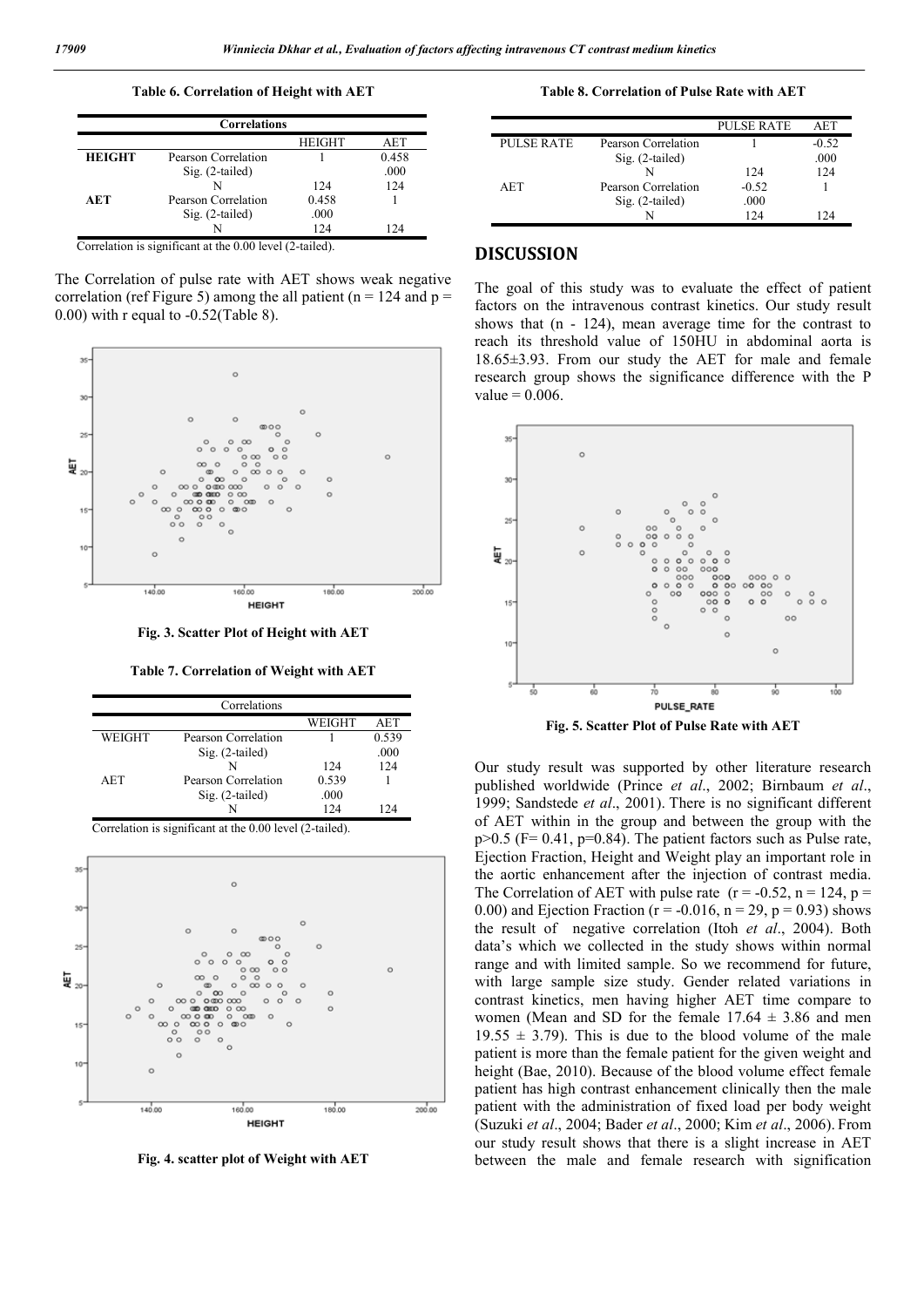different of P value = 0.006. (Puskás and Schuierer, 1996). The height and weight of the patient play an important role in the contrast enhancement. Many studies reported the relationship between weight and contrast enhancement but the height on the contrast enhancement has been rarely studied. Few studies reported strong inverse correlation between aortic attenuation and height (Graser *et al*., 2009). From our study, the correlation of AET with height and weight showed positive weak correlation result. As this result showed modification of protocol can be done according to patient's height and weight, when accurate arterial abdomen contrast study needed.

### **Recommendation**

The peak AET during the scan occurred 18.65±3.93 seconds after triggering when a 64- detector CT was used and the trigger threshold level was set at an increase of 150 HU over the aortic baseline CT number with flow rate of 4ml/second with 80 ml contrast for all 124 research population. Hence in the future, it is of significances to clarify how much time elapses between attainment of the trigger threshold for bolus tracking and aortic peak enhancement with various patient protocols. It helps set the time protocol were bolus tracking not available in the scanning centers to achieve a desirable organ specific contrast enhancement. Study also helps to optimize the injection protocol or parameters, and achieve a desirable organ specific contrast enhancement for the older patient application.

### **Conclusion**

In conclusion, excellent vascular enhancement can routinely be obtained for CT scan of the abdomen. The relationship between injection duration, injection rate, and optimal vascular enhancement as shown in our study will remain an important consideration as technology improvements in CT scanning continue and new clinical applications emerge.

## **REFERENCES**

- Bae, K.T. 2010. Intravenous Contrast Medium Administration and Scan Timing at CT: Considerations and Approaches. 256 (1).
- Han, J.K, Choi, B.I, Kim, A.Y, Kim, S.J. 2014. Contrast media in abdominal computed tomography: optimization of delivery methods. *Korean J Radiol* (Internet). (cited Apr 21);2(1):28–36. Available from: http://www. pubmedcentral.nih.gov/articlerender.fcgi?artid=2718092&t ool=pmcentrez&rendertype=abstract
- Platt, J.F, Reige, K.A, Ellis, J.H. 1999. Aortic enhancement during abdominal CT angiography: correlation with test injections, flow rates, and patient demographics. AJR Am J Roentgenol (Internet). Jan (cited 2014 Apr 22); 172(1):53– 6. Available from: http://www.ncbi.nlm.nih.gov/pubmed/ 9888738
- Awai, K, Hori, S. 2003. Effect of contrast injection protocol with dose tailored to patient weight and fixed injection duration on aortic and hepatic enhancement at multidetector-row helical CT. Eur Radiol (Internet). 2003 Sep (cited 2014 Mar 19); 13(9):2155–60. Available from: http://www.ncbi.nlm.nih.gov/pubmed/12736754
- Schoellnast, H, Deutschmann, HA, Berghold, A, Fritz, G.A, Schaffler, GJ, Tillich, M. 2014. MDCT angiography of the pulmonary arteries: influence of body weight, body mass index, and scan length on arterial enhancement at different iodine flow rates. *AJR Am J Roentgenol* (Internet). 2006 Oct (cited 2014 Apr 22); 187(4):1074–8. Available from: http://www.ncbi.nlm.nih.gov/pubmed/16985159
- Ho, L.M, Nelson, R.C, Delong, D.M. 2014. Determining contrast medium dose and rate on basis of lean body weight: does this strategy improve patient-to-patient uniformity of hepatic enhancement during multi-detector row CT? Radiology (Internet). 2007 May (cited 2014 Apr 23); 243(2): 431–7. Available from: http://www.ncbi.nlm.nih.gov/pubmed/17456869
- Kondo, H., Kanematsu, M., Goshima, S., Tomita, Y., Miyoshi, T., Hatcho, A., et al. 2014. Abdominal multidetector CT in patients with varying body fat percentages: estimation of optimal contrast material dose. Radiology (Internet). 2008 Dec (cited 2014 Apr 23); 249 (3):872–7. Available from: http://www.ncbi.nlm.nih.gov/pubmed/18941161
- Bae, K.T., Seeck, B.A., Hildebolt, C.F., Tao, C., Zhu, F., Kanematsu, M., et al. 2014. Contrast enhancement in cardiovascular MDCT: effect of body weight, height, body surface area, body mass index, and obesity. AJR Am J Roentgenol (Internet). 2008 Mar (cited 2014 Apr 23);190  $(3):777-84.$  Available from: http://www.ncbi.nlm.nih.gov/pubmed/18287452
- Yanaga, Y, Awai, K, Nakaura, T, Oda, S, Funama, Y, Bae, KT, et al. 2014. Effect of contrast injection protocols with dose adjusted to the estimated lean patient body weight on aortic enhancement at CT angiography. AJR Am J Roentgenol (Internet). 2009 Apr (cited 2014 Mar 19);192 (4):1071–8. Available from: http://www.ncbi.nlm.nih.gov/pubmed/19304716
- Muto, NS, Kamishima, T, Sasaki T, Terae, S, Tha, KK, Shirato, H, et al. 2014. Association of Renal Volume with the Degree of Aortic Contrast Enhancement in Abdominal CT. Adv Comput Tomogr(Internet). Scientific Research Publishing; 2013 Jun 14(cited 2014 Apr 23);02(02):55–62. Available from: http://www.scirp.org/journal/Paper Information.aspx?PaperID=33345
- Bae KT. Peak contrast enhancement in CT and MR angiography: when does it occur and why? Pharmacokinetic study in a porcine model. Radiology(Internet). 2003 Jun(cited 2014 Apr 21);227(3):809–16. Available from: http://www.ncbi.nlm.nih.gov/pubmed/12702823
- Bae KT, Heiken JP, Brink JA. Aortic and hepatic peak enhancement at CT: effect of contrast medium injection rate--pharmacokinetic analysis and experimental porcine model. Radiology (Internet). 1998 Feb (cited 2014 Apr 21);206(2):455–64. Available from: http://www.ncbi.nlm. nih.gov/pubmed/9457200
- Prince MR, Chabra SG, Watts R, Chen CZ, Winchester PA, Khilnani NM, et al. Contrast material travel times in patients undergoing peripheral MR angiography. Radiology(Internet). 2002 Jul(cited 2014 Apr 22);224(1):55–61. Available from: http://www.ncbi.nlm.nih.gov/pubmed/12091662
- Birnbaum BA, Jacobs JE, Langlotz CP, Ramchandani P. Assessment of a bolus-tracking technique in helical renal CT to optimize nephrographic phase imaging. Radiology